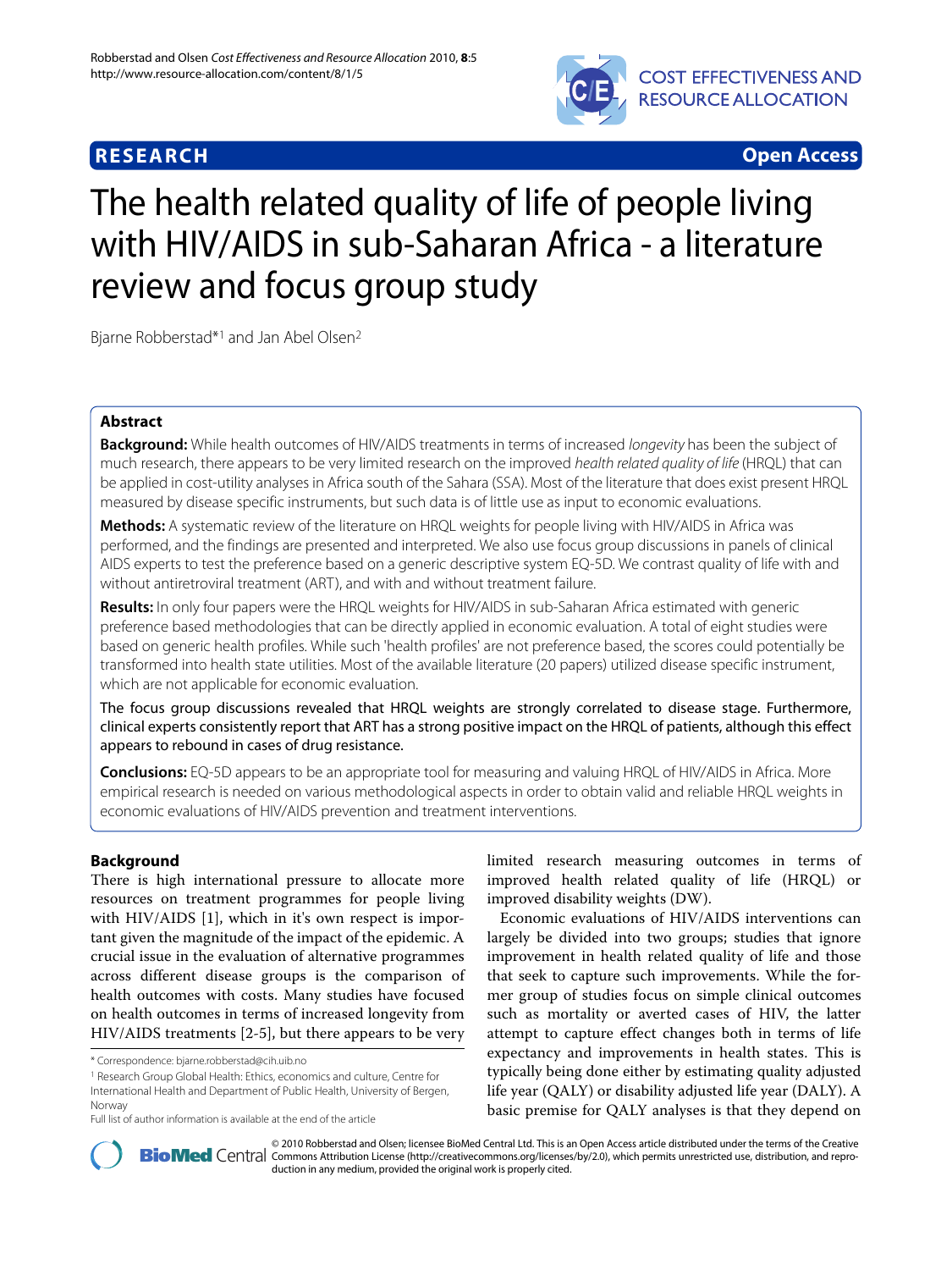HRQL weights that should reflect peoples preferences [[6\]](#page-9-3). Cost per DALY analyses depend on disability weights, that in country specific applications also are meant to be adapted to local circumstances [[7\]](#page-9-4).

Patients with HIV/AIDS are routinely categorized into one of four clinical disease stages of the WHO staging system (CS I - IV). The clinical stages involve different degrees of impaired health related to different dimensions of health that are affected, e.g. anxiety, pain and functioning. Given that medications may improve the different dimensions of health to varying extents, it becomes important to compare the improvements on a commensurable scale. Suitable methodologies for cost-utility analysis (CUA) would mean using generic descriptive instruments or a generic health scale [[8](#page-9-5)]. Furthermore, since people's experiences of impaired health and their preferences for health reflect norms and cultural settings, the health state utility weights should ideally be obtained from a similar cultural setting.

Tengs and colleagues performed a meta analysis of utility estimates for HIV/AIDS. Based on studies from high income settings, they calculated pooled utility weights of 0.70 for AIDS, 0.82 for symptomatic HIV and 0.94 for asymptomatic HIV [[9\]](#page-9-6). Our literature review revealed only three studies in sub-Saharan African (SSA) settings that explored the health related quality of life for people living with HIV/AIDS using methods that are appropriate for CUA [\[10](#page-9-7)-[13\]](#page-9-8). While these studies represent important contributions, especially given the paucity of data in the area, they are fairly narrow in terms of methodological approaches and geographical setting. Two of the studies are from South Africa, while one study was undertaken in a Ugandan population.

This lack of studies from SSA is a paradox as roughly two-thirds of all people with HIV/AIDS are living and dying in this region [\[14](#page-10-0)]. Hence, it appears that many of the economic evaluations of HIV/AIDS interventions targeting SSA use quality of life or disability weightings which are largely unsupported by relevant evidence. In this paper, we summarize the available evidence on health related quality of life in people living with HIV/AIDS. We also present the results from nominal group discussions between clinical experts with experience from Ethiopia and Tanzania. This is a starting point for planned investigations at district hospitals in which patient preferences will also be elicited.

The main objectives of this paper are twofold. First, we present a review of the existing evidence on health related quality of life in HIV/AIDS patients in sub-Saharan Africa and consider how this information is used in the economic evaluation literature. The larger body of research using instruments that are not directly applicable in economic evaluation, will also be reviewed, though in less detail. Given the limited availability of studies that have been based on preferences for HRQL as experienced in the specific disease stages, and in the relevant cultural settings, our second objective reflects a recent research initiative: To test the appropriateness of an instrument designed to estimate HRQL in all four stages of HIV/ AIDS. In this instrument, a direct Visual Analogue Scale (VAS) approach and an indirect descriptive system (EQ-5D) is applied with a panel of clinical AIDS experts. This instrument specifically seeks to contribute to better quality of life information on: patients in the different disease stages; patients who do or do not receive antiretroviral treatment (ART), and; patients who are or are not experiencing treatment failure.

Estimating HRQL-weights for disease is important for several reasons, such as monitoring the health status of individual patients and establishing levels of health for patient groups [\[15](#page-10-1)]. Perhaps the most common application of HRQL weights is in the calculation of quality adjusted life years (QALYs) for use in economic evaluations. The latter reason raises two important issues: i) what evidence is available for HRQL on HIV/AIDS in SSA, and; ii) what evidence has been used in weighting QALYs in the economic evaluation literature? The same issues are also considered for disability adjusted life years (DALYs), which are conceptually related to QALYs. Economic evaluation is important for priority setting in low income countries, where resources are so constrained that neither prevention nor treatment are being carried out at sufficient levels [[16\]](#page-10-2). QALYs and DALYs have the same policy purpose of aiding priority setting decisions across disease areas. While both metrics are concerned with measuring qualitatively different types of health gains in a *commensurable* - or generic - unit, only QALYs claim to be preference based.

#### **Literature review Methods**

We searched for literature in the databases PubMed, EmBase and ISI using the key words "HIV OR AIDS", "Africa south of the Sahara" AND "health related quality of life". A few abstracts based on expert input were also included. The total number of different hits of this process was 288. Detailed search strategies varied slightly with the different databases and are available from authors upon request together with the complete list of hits. The abstracts were screened for eligibility, using the following exclusion criteria: studies that clearly did not present HRQL data (n = 199); studies which were not about HIV/AIDS ( $n = 33$ ); applied economic evaluations that were not primary sources of HRQL data  $(n = 12)$ , and; studies not related to sub-Saharan Africa ( $n = 1$ ). For the remaining abstracts  $(n = 43)$ , the full articles were obtained and evaluated. After full article evaluation we excluded studies that turned out not to present data on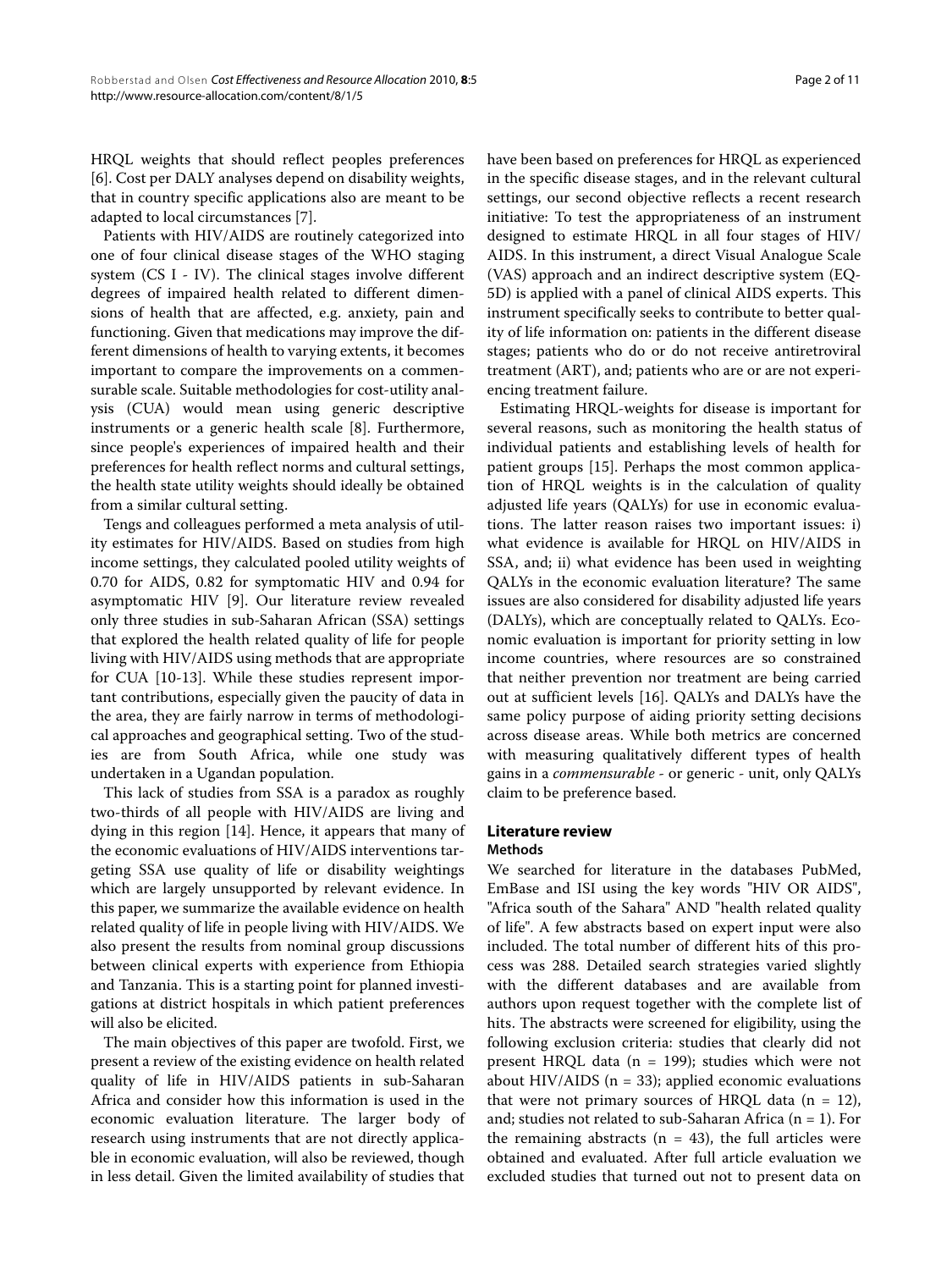HIV/AIDS ( $n = 6$ ), did not present HRQL data ( $n = 4$ ), that were not original research articles  $(n = 3)$  or turned out not to address sub-Saharan Africa (n = 1). A detailed description of this process is presented in Figure [1.](#page-2-0)

The remaining 29 research articles contain various types of health related quality of life evidence for people living with HIV/AIDS in sub-Saharan Africa. The majority of these studies ( $n = 20$ ) assess quality of life using various *disease specific* descriptive systems. Such instruments may provide important information for clinical considerations and for monitoring treatment and development of individual patients. For economic evaluation, however, the outcome units used are of limited value because they are *incommensurable* across disease areas, and incommensurable with the valuation of the duration of the quality improvement, i.e. quality and quantity of life cannot be measured on the same metric. Eight of the studies assessed HRQL using generic instruments and health profiles, and several of these instruments can potentially be combined with value sets to present health state utilities. Preference based HRQL weights - or utility estimations - were not done for five of these studies, and the evidence is therefore not directly applicable in economic evaluations. Only four papers present preference based HRQL weights that can be directly applied in economic evaluations. Brief summaries of this evidence are provided below.

## **Results**

## **Quality of life utility estimates**

The papers by Hughes et al. [[10\]](#page-9-7) and Jelsma et al. [[11](#page-9-9)] reports HRQL in AIDS patients from a primary health

<span id="page-2-0"></span>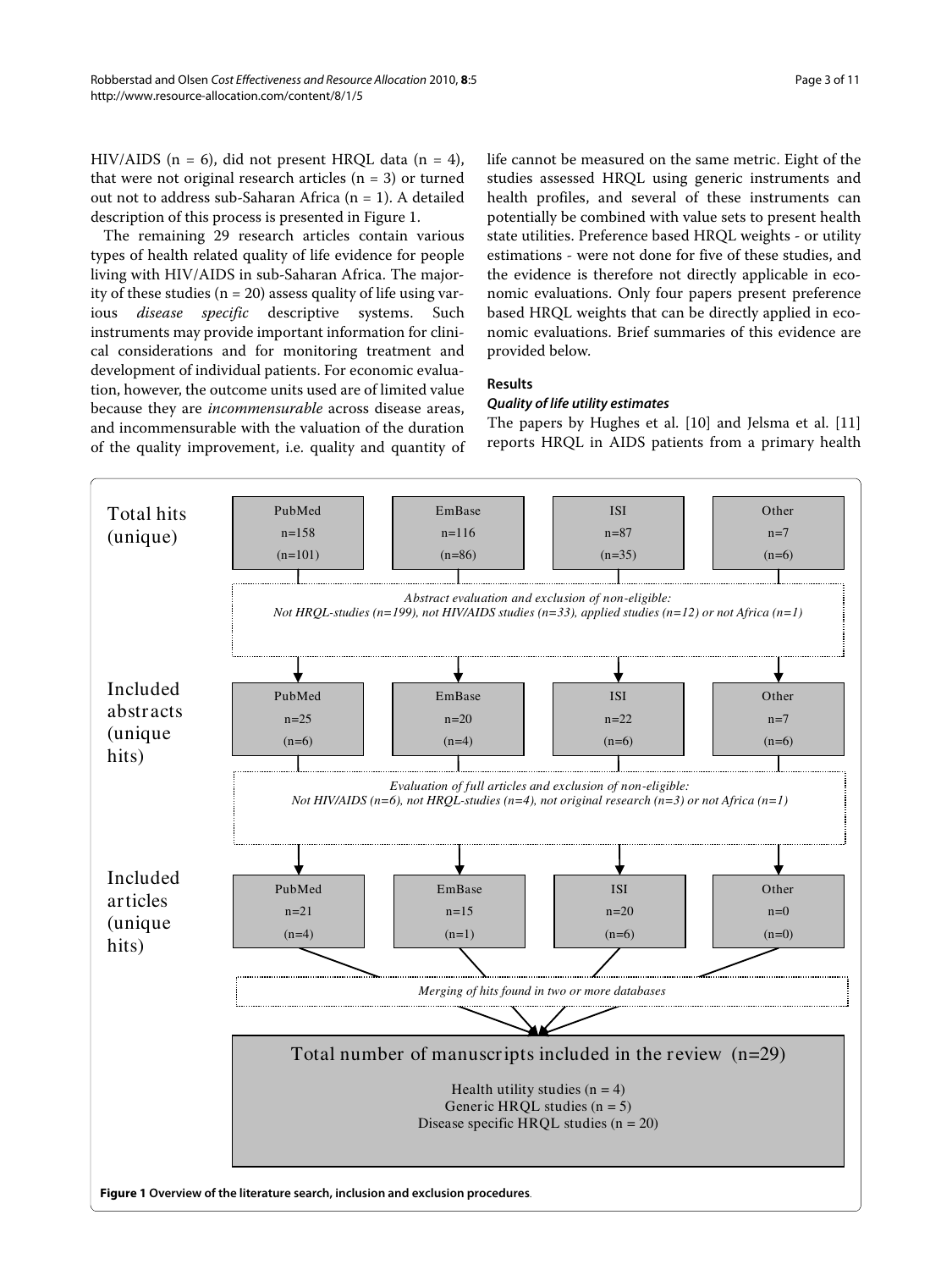care setting in Khayelitsha, South Africa. Hughes and colleagues found that health related quality of life is severely compromised in stage III and IV patients [\[10](#page-9-7)]. They used the EQ-5D descriptive system to compare quality of life of subjects from the general population with HIV patients not yet receiving ART. A main finding was that people with HIV had significantly more limitations across all the five health dimensions of the EQ-5D instrument (mobility; self care; usual activities; pain/discomfort; anxiety/depression). They also found mean scores on a [0- 100] visual analogue scale (VAS) of 60.4 for people with HIV, compared to 80.1 for the general population. An overview of the studies presenting HRQL utility estimates is given in Table [1](#page-4-0).

While Hughes focused on baseline quality of life, the effect of antiretroviral treatment (ART) in the same patient population is reported by Jelsma and colleagues [[11\]](#page-9-9). Their main conclusion is that health improvements from ART are good for all the five EQ-5D health dimensions, even in resource poor settings. The mean VAS scores progressively improved from 61.7 at baseline to 76.1 after 12 months on treatment with a triple therapy, but most of the improvement occurred as early as one month after start of treatment [\[11](#page-9-9)]. Neither of the two studies used the instruments to produce EQ-5D indices by applying population specific value sets. In other words, these studies did not infer corresponding HRQL weights from the EQ-5D combinations that patients had stated. Instead, the HRQL weights used in these studies were based on the EQ-VAS scores only. While VAS is a non-choice methodology that is considered theoretically inferior to the choice based time-trade-off methodology on which most EQ-5D tariffs are based, the EQ-VAS instrument is included as part of the EQ-5D procedure for measuring health [http://www.euroqol.org.](http://www.euroqol.org)

In a large study from Free State province in South Africa, Louwagie estimate HRQL in a wide-scale roll out of ART in South Africa [[13\]](#page-9-8). Like the Khayelitsha studies, the EQ-5D framework is used in the assessment. They found that patients waiting to start ART treatment commonly reported health problems. The two most commonly mentioned dimensions were pain/discomfort (57%) and depression/anxiety (42%). The mean EQ-VAS score for patients awaiting treatment was 62, which improved considerably for patients on treatment at 70 [[13\]](#page-9-8). This supports the conclusion of Jelsma et al. [[11](#page-9-9)] that ART is effective in improving people's self reported HRQL. Unlike the Khayelitsha studies, Louwagie and colleagues also converted the EQ-5D profiles for each patient into a single weighted EQ-5D index. This resulted in mean HRQL weights of 0.69 for patients awaiting ART, while the weight for those on ART was significantly better at 0.80 [[13\]](#page-9-8). The basis for these weights was the stan-

dard UK tariff [[17](#page-10-3)], which may not reflect the preferences for health in this South African population.

The fourth and most recent publication presenting HRQL weights of AIDS in SSA is from a Ugandan setting. This study by Lara and colleagues is the only evidence available from outside South Africa that is appropriate for application in economic evaluation of ART in SSA. While the South African studies present estimates for the patients' real-time perceived health, the Lara study in addition ask people living with HIV/AIDS about their preferences for a set of predefined health states representing WHO clinical stages 2, 3 and 4, respectively [\[12](#page-9-10)]. In this way they manage to assess utilities of a wider range of health states than those captured by the South African studies. They do this by applying VAS, time trade off (TTO) and standard gamble (SG) techniques, but they are not utilizing the EQ-5D or any other multidimensional generic descriptive system. The VAS is a metric representing the relative standing of health states on a "thermometer" ranging from "worst imaginable" to "best imaginable" health. The TTO and SG, on the other hand, imply trade-offs between life years and risks of good and bad health outcomes, respectively.

The VAS scores for people waiting to start ART treatment is very similar in the three South African studies, ranging from 0.60 to 0.62 [[10,](#page-9-7)[11,](#page-9-9)[13\]](#page-9-8). In the Ugandan study, the participants were allowed to reassess their own VAS scores after having responded to the TTO and SG questions for the predefined health states. In the reassessment they considered their own health to be better than in the initial valuation. For the patients waiting to start treatment, the scores increased from 0.55 to 0.66 after reassessment [\[12\]](#page-9-10).

While the studies referred to above present preference based HRQL weights on a [0-1] scale that enables *quality* of life to be measured in the same metric as *quantity* of life, the next class of studies present so-called 'health profiles'. These profiles represent generic measures of health, but they are not preference based, and, furthermore, the HRQL scores are *incommensurable* with quantity of life. **Generic HRQL profiles**

A total of eight studies apply generic HRQL profiles, three of which had also used utility estimates (the South African papers referred to above). An overview of this literature is given in Table 2. Two of the studies were done before widespread introduction of antiretroviral treatment in Africa. O'Keefe and Wood compared the quality of life in people with HIV/AIDS in Western Cape, South Africa with a sample from the general population using the SF-36 instrument [\[18](#page-10-4)]. The main finding was that HIV subjects scored significantly lower than the controls on all eight health dimensions included in the SF-36. Furthermore, it was found that most of this decline in function occurred early in the disease (WHO stages I and II)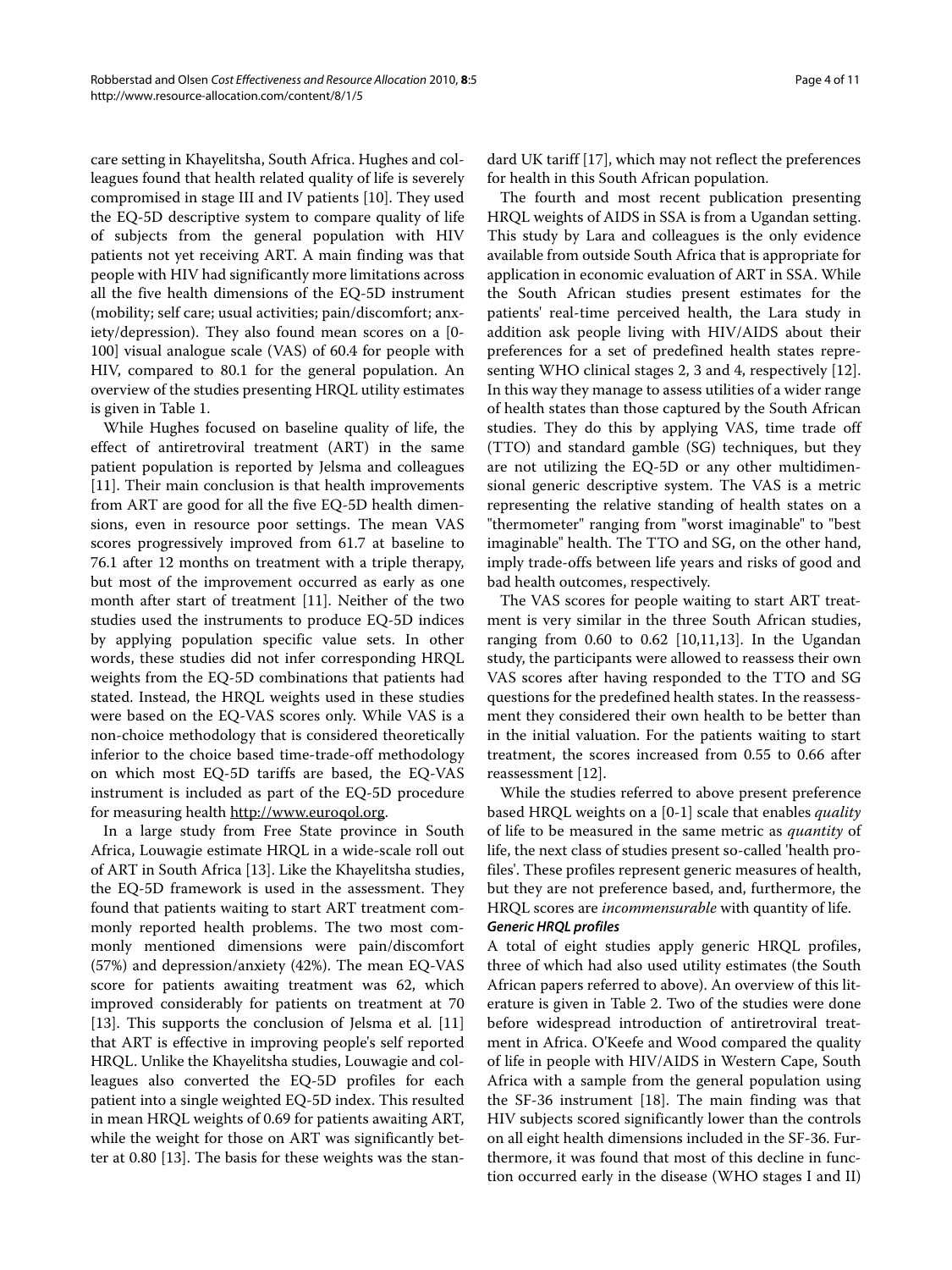| <b>Author</b> | <b>Setting</b>  | <b>AIDS</b><br>population   | Sub-<br>analyses                                 | <b>VAS1)</b>       | <b>TTO</b>         | SG                 | <b>EQ-5D</b><br>index |
|---------------|-----------------|-----------------------------|--------------------------------------------------|--------------------|--------------------|--------------------|-----------------------|
| Hughes        | South<br>Africa | <b>WHO</b> stages<br>3 or 4 | General<br>community                             | 0.80               |                    |                    |                       |
| (2004)        | (Cape<br>Town)  | or CD4<200                  | Awaiting<br>ART                                  | 0.60               |                    |                    |                       |
| Jelsma        | South<br>Africa | <b>WHO</b> stages<br>3 or 4 | General<br>community                             | 0.80               |                    |                    |                       |
| (2005)        | (Cape<br>Town)  | or CD4<200                  | Awaiting<br>ART                                  | 0.62               |                    |                    |                       |
|               |                 |                             | <b>ART (1</b><br>month)                          | 0.70               |                    |                    |                       |
|               |                 |                             | ART <sub>(3</sub><br>months)                     | 0.71               |                    |                    |                       |
|               |                 |                             | <b>ART (6</b><br>months)                         | 0.74               |                    |                    |                       |
|               |                 |                             | <b>ART (12</b><br>months)                        | 0.76               |                    |                    |                       |
| Louwagie      | South<br>Africa | WHO stage<br>4 or           | ART (own<br>health)                              | 0.66               |                    |                    | 0.80                  |
| (2007)        | (Free State)    | CD4<200                     | Awaiting<br>ART                                  | 0.62               |                    |                    | 0.69                  |
| Lara          | Uganda          | WHO stages                  | Own health<br>(ART and<br>non ART)               | $0.50$ and<br>0.55 |                    |                    |                       |
| (2008)        | (Entebbe)       | 2, 3 or 4                   | WHO stage<br>2 (ART and<br>non ART)              | $0.59$ and<br>0.63 | $0.75$ and<br>0.78 | $0.50$ and<br>0.51 |                       |
|               |                 |                             | WHO stage<br>3 (ART and<br>non ART)              | 0.39 and<br>0.39   | 0.49 and<br>0.52   | $0.34$ and<br>0.39 |                       |
|               |                 |                             | WHO stage<br>4 (ART and<br>non ART)              | $0.17$ and<br>0.15 | $0.20$ and<br>0.27 | $0.19$ and<br>0.19 |                       |
|               |                 |                             | Own health<br>reassessed<br>(ART and<br>non ART) | $0.78$ and<br>0.66 |                    |                    |                       |

#### <span id="page-4-0"></span>**Table 1: Overview of studies presenting preference based HRQL weights for HIV/AIDS in sub-Saharan Africa.**

1) VAS scores transformed from 0-100 scale to 0-1 scale to improve comparability.

[[18\]](#page-10-4). A limitation of the study is that people with advanced AIDS were excluded, which prevents quantifying the full value of HIV-preventive interventions. Sebit and colleagues used the WHOQOL instrument to compare traditional medicine with conventional medical care. They found that WHOQOL is an appropriate measure of quality of life in people living with AIDS, and that traditional medicine has a role in improving quality of life [\[19](#page-10-5)]. It may be mentioned, however, that this is an observa-

tional study, and that selection procedures differed between the two treatment arms. Moreover, since the socalled conventional medical care does not include the use of antiretroviral drugs, the continued relevance of these findings may be questioned.

Two studies address the quality of life of pregnant HIV positive women. In a study from Tanzania, Kaaya et al. evaluate screening of depression in antenatal care by using the generic SF-36 instrument together with the dis-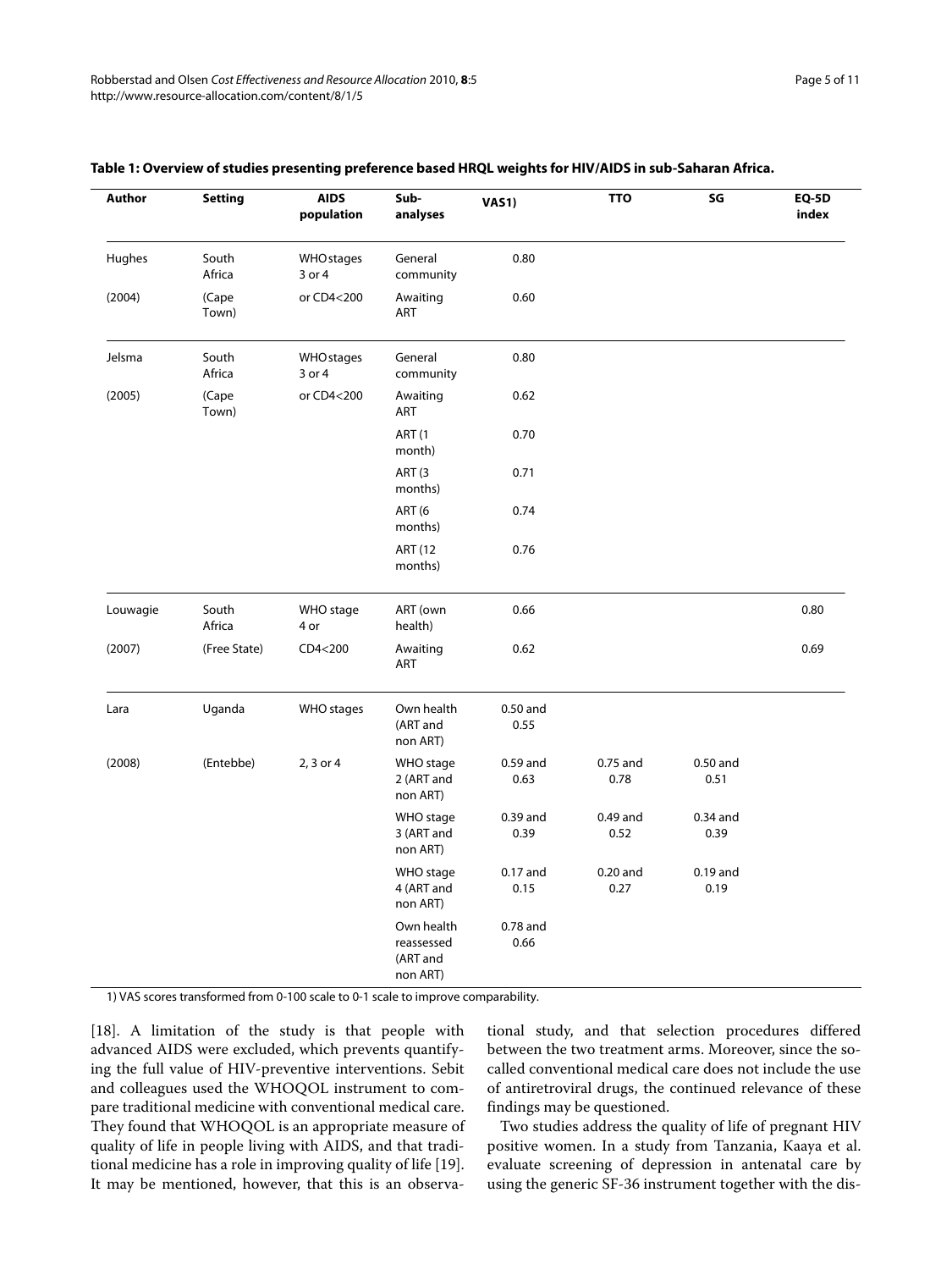#### 1st Author **Setting AIDS population QoL measure Authors' main conclusions** O'Keefe (1996) South Africa (Western Cape) WHO stages 1-4. Outpatients. SF-36 HIV subjects scored significantly lower on all subscales compared to controls. The decline in function occurred early in disease by WHO stages 1 and 2. Insignificant differences in functioning between different CD4 strata. Sebit (2000) Zimbabwe (Harare) Various stages, excluding the most severely ill. WHOQOL WHOQOL is a good measure of quality of life for patients with HIV infection. Phytotherapy (traditional medicine) has a role in improving QoL. Kaaya (2002) Tanzania (Dar es Salaam) HIV positive women attending antenatal clinics SF-36 and HS CL-25 Good correlation between SF-36 scores and HSCL-25. HSCL-25 is useful for screening of depression, but not sufficiently informative to gauge severity and inform management of depressive disorders. Hughes (2004) South Africa (Cape Town) WHO stages 3-4, or CD4<200. Receiving HAART. EQ-5D VAS  $+$ profiles HRQL is severely compromised in stages 3 and 4, including the four EQ-5D domains of mobility, usual activities, pain/discomfort and anxiety/ depression. The domain self care less affected. Jelsma (2005) South Africa (Cape Town) WHO stages 3-4, or CD4<200. Receiving HAART. EQ-5D VAS  $+$ profiles Even in resource poor settings HRQL can be greatly improved by treatment with HAART, and there seems to be negligible impact from side-effects of the drugs. Improvements were found for all the five EQ-5D dimensions of health, but largest for pain/ discomfort. Nuwagaba-Biribonwoha (2006) Uganda (Kampala) HIV positive and negative women attending antenatal care. Dartmouth COOP Dartmouth COOP was found to be acceptable and feasible, and showed that HIV adversely affects maternal QoL among pregnant women. HIV positive women had poorer scores on six out of nine health dimensions. Louwagie (2007) South Africa (Free State) WHO stage 4 or  $CD4 < 200$ Receiving HAART. EQ-5D VAS+index EQ-5D was highly sensitive to HAART, with improvements after initiation of treatment on all five health dimensions. This supports its use in future evaluation of HIV/AIDS care. Results suggest that HAART if effective in improving people's self reported HRQL. McInerney (2008) South Africa (KwaZulu-Natal) Patients > 18 years receiving HAART. SF-36 Individuals who reported a greater length of time on medications, fewer co-morbid health problems, and greater social support had better physical functioning.

#### **Table 2: Overview of studies presenting HRQL values based on generic health profiles for HIV/AIDS in sub-Saharan Africa.**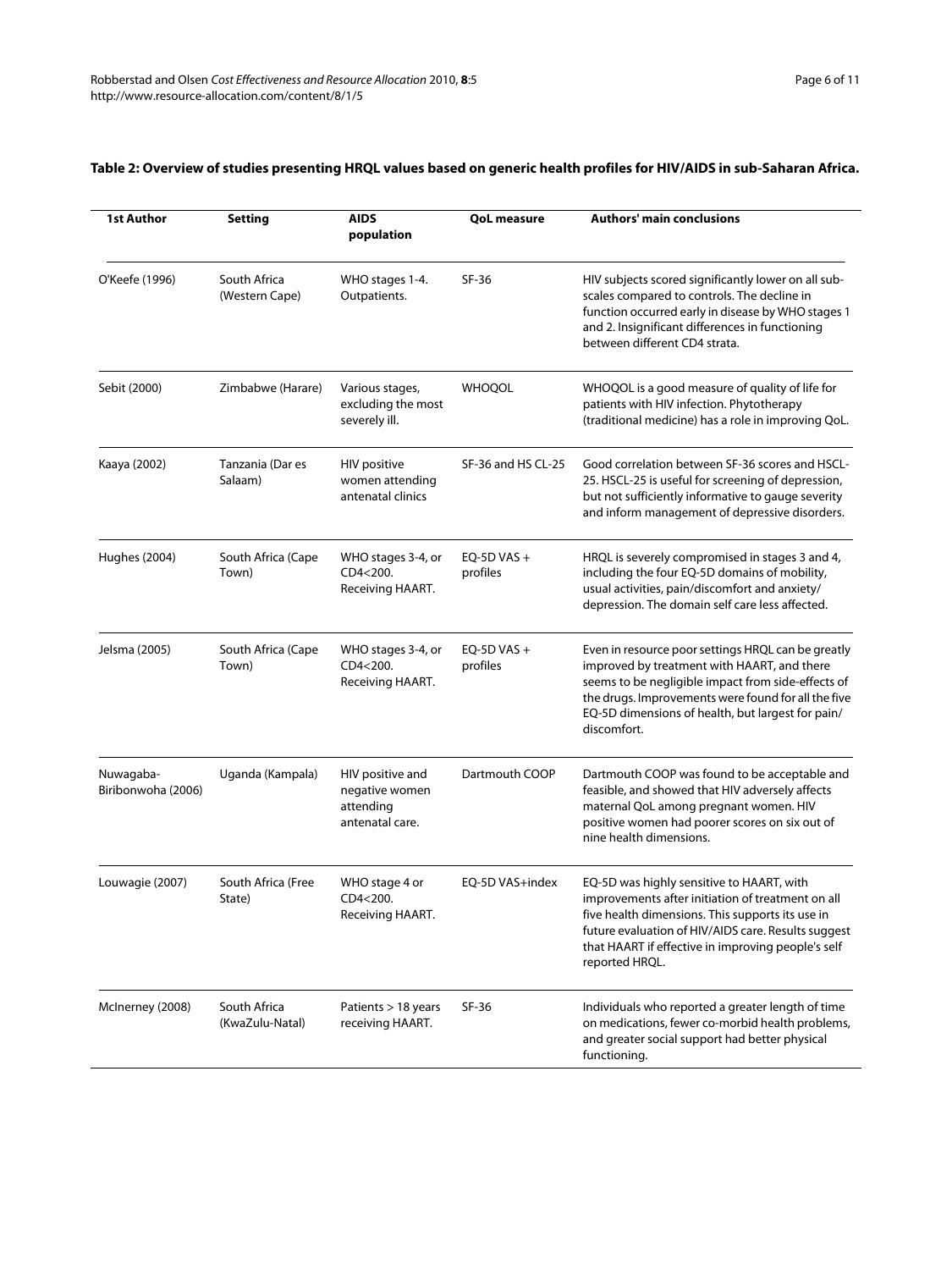to [[20\]](#page-10-6). The HSCL-25 was found to correlate well with the SF-36. In Uganda, Nuwagaba-Biribonwoha and colleagues found that HIV adversely affects maternal quality of life [[21\]](#page-10-7). They used the Dartmouth COOP instrument in the assessment, and found it to be both acceptable and feasible. HIV positive women had poorer scores on six out of nine health dimensions in this study. The findings from these two studies cannot be compared, as the valuation instruments are not commensurable.

Several recent studies report quality of life profiles of patients with access to antiretroviral treatment. The quality of life findings from a clinical trial in Cape Town are reported in two publications. A main finding presented by Hughes and colleagues was that people with HIV had significantly more limitations across all the five health dimensions of the EQ-5D instrument [[10\]](#page-9-7), while Jelsma et al. found that antiretroviral treatment improved along all five dimensions, but especially for pain/discomfort [[11\]](#page-9-9). The conclusion that ART is effective in improving people's self reported HRQL is shared also by one other South African study. In Free State, Louwagie et al. found clear evidence that ART effectively improves self reported HRQL [\[13\]](#page-9-8). Like Jelsma, they found improvement on all the five dimensions of EQ-5D, although the magnitude of the improvement was somewhat smaller [[13\]](#page-9-8). Interestingly, all three studies find that the EQ-5D instrument is an appropriate tool for assessment of HRQL in AIDS in Africa [\[10](#page-9-7)[,11](#page-9-9),[13](#page-9-8)].

The most recent publication included in this review is from KwaZulu-Natal, also in South Africa. McInerney and colleagues assessed how physical functioning for adults receiving ART is related to different medical and social variables. To assess HRQL they used the SF-36 instrument and found evidence that treatment duration, less co-morbidity, and better social support improved physical functioning [\[22\]](#page-10-8).

While the above studies used *generic* descriptive systems to measure HRQL, the studies below have applied *disease specific* descriptive systems.

### **Disease specific HRQL evidence**

The largest amount of HRQL evidence on HIV/AIDS is based on descriptive instruments that address issues of specific relevance to the disease, with social stigma as a typical example. Such disease specific information can be useful for clinical purposes but is not very useful for economic evaluation, because the measures of outcome are not comparable across disease and patient groups. Some of the instruments are not even comparable within the same disease.

The 20 studies included utilized a total of 18 different AIDS specific instruments, with MOS HIV being the most commonly applied (three publications). The WHO-QOL BREF, WHOQOL HIV and HAT-QOL instruments were also used in at least two different studies each. The 20 different studies focused on a wide range of different areas, including various types of mental health, oral health and alternative medicine. This list of references is available from the authors upon request.

## **Discussion**

Our review of the economic evaluation literature on HIV/ AIDS interventions in SSA confirms that the weights assigned to QALYs in most of the cases are more or less arbitrary. We argue that the DALY weights used in many influential economic evaluation studies on HIV/AIDS have an insufficient evidence basis as well. DALYs were used to calculate health effects in two influential review papers on the cost-effectiveness of HIV/AIDS interventions in Africa [[23,](#page-10-9)[24\]](#page-10-10), as well as in many of the underlying original publications. The DALY is also the core methodology of a recent WHO-based publication [\[25](#page-10-11)]. It is potentially problematic when country specific studies fail to apply disability weights adapted to local circumstances, because it is then unknown whether the analyses reflect local values and consequently whether they will lead to priorities in concordance with population preferences.

The disability weights used in the DALY calculations are all taken from the Global Burden of Disease study, in which the values 0.123 and 0.505 are applied for HIV and AIDS, respectively [[26](#page-10-12)]. Note that these values should be interpreted as 'inverse health scores' compared to QALY weights. When subtracted from 1.0, which is the state without disability in the QALY framework, the DALY weights roughly correspond to QALY weights [[27](#page-10-13)]. A major difference is that DALY weights are standardised and based on expert views rather than the preferences of patients or population samples. Furthermore, the DALY weights for HIV/AIDS are very blunt in terms of clinical stage and disease progression, and do not distinguish between patients receiving or not receiving treatment. In the Hogan study, the issue of treatment was dealt with by making the assumption that people receiving ART have the same disability weight as people with HIV [\[25](#page-10-11)].

A couple of recent economic evaluations use QALYs as the outcome measure for ART. In a study addressing early versus late provision of ART in southern African adults, Bachman used the HRQL weights estimated in Khayelitsha by Hughes and colleagues [\[10](#page-9-7),[28](#page-10-14)]. Cleary et al. used the Khayelitsha data presented by Jelsma [\[11](#page-9-9)[,29](#page-10-15)], and these were converted to utilities using a value set from the UK [[17](#page-10-3),[29](#page-10-15)]. Although the UK value set is widely used, it is not necessarily relevant in settings that are culturally and economically completely different from Europe.

#### **Conclusions**

This review reveals several knowledge gaps on health related quality of life for people with HIV/AIDS in SSA, and particularly so for evidence that can be applied in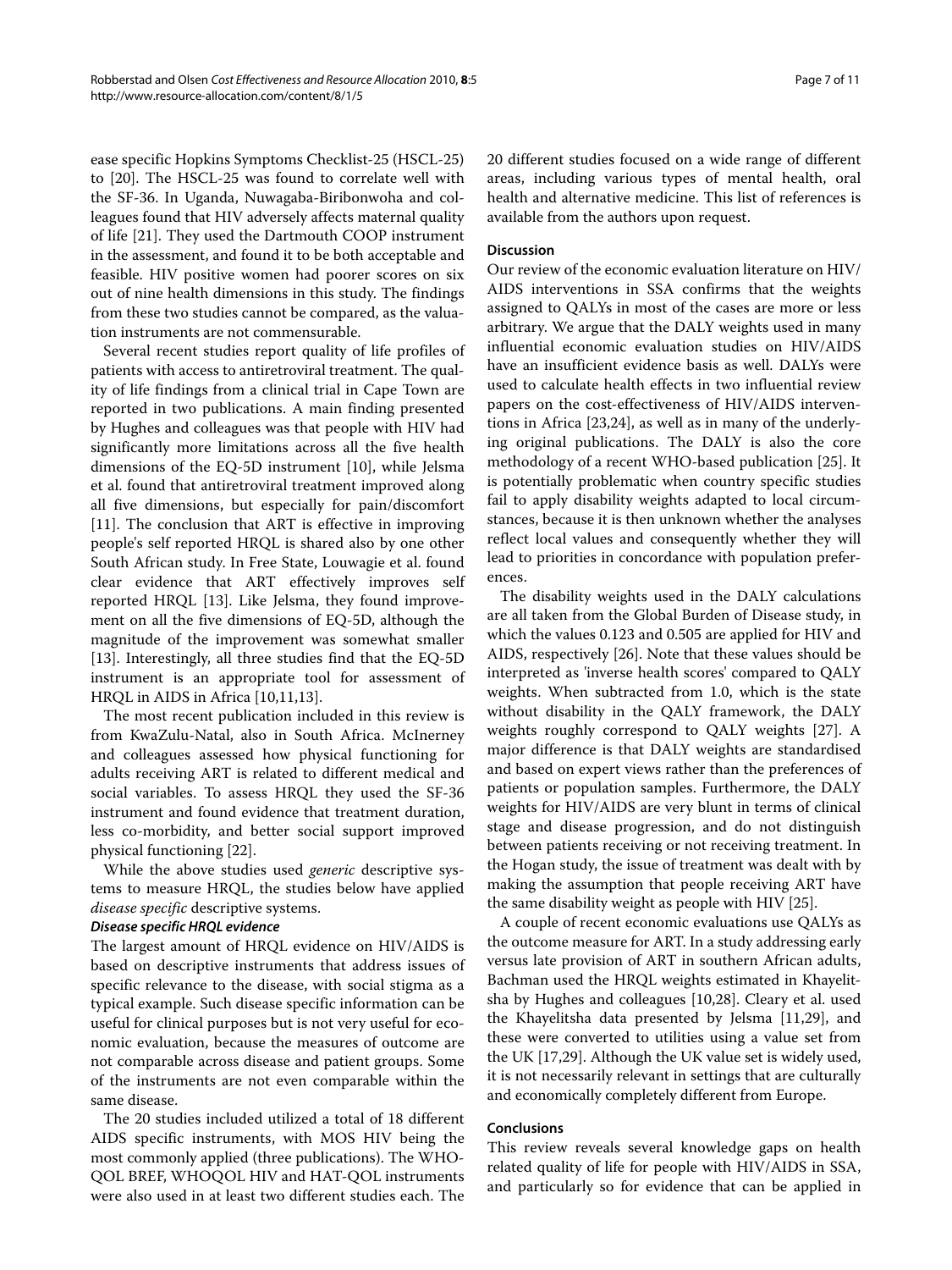economic evaluations: i) no studies combine generic descriptive systems, such as the EQ-5D, with locally developed value sets; ii) except for one study [[11\]](#page-9-9) little is known on how patients' HRQL respond to ART treatment over time; iii) more knowledge is needed on the impact the perspective has (patient versus clinical expert) on the disability weights, since this may be needed to inform a revision of the DALY weights, and; iv) more knowledge on HRQL indices is needed for population groups in sub-Saharan Africa, especially outside South Africa.

## **Focus group study Methods**

We wanted to explore how clinical expert working in low income settings in sub-Saharan Africa judge the health related quality of life for different categories of people living with HIV/AIDS. Our study applied the EQ-5D questionnaire which consists of two parts; the generic descriptive system and the EQ-VAS (Visual Analogue Scale) [[15](#page-10-1)]. Typically, the EQ-methodology is intended to be applied on patients, in order to allow individual preferences to be accounted for. However, expert opinions often represent important supplementary information, since experts would have better overview of the clinical picture than individual patients.

The EQ-5D system was chosen because it is simple to use, and has been demonstrated to produce valid results for a wide range of health conditions [\(http://www.euro](http://www.euroqol.org)[qol.org](http://www.euroqol.org) provides more than 1,800 references). By applying an existing tariff, the EQ-5D model produce HRQL-indices for the various health combinations in the descriptive system. While the EQ-5D descriptive system is an indirect approach to eliciting health state preferences, the VAS directly asks the respondent to assign a quality of life score on a vertical 0-100 thermometer.

These two instruments were applied on the four severity levels of HIV/AIDS as defined by the WHO clinical staging system [[30](#page-10-16)]. Roughly, stage I is non-symptomatic HIV positive status, stage II is mild, stage III is advanced, while stage IV is severe AIDS in its terminal phase. In addition, we distinguished between non-treated conditions and HIV/AIDS treated with antiretroviral treatment (ART) for stages II, III and IV. Finally, for stage IV we distinguished between ART with and without treatment failure, so the total number of different health states under consideration is eight. For all health states, it was stressed that the respondents should think about average patients at average points in time of progression through each stage.

We organized three nominal group discussions with 10 experts who have clinical experience from Ethiopia and Tanzania. First, the experts individually assessed the HRQL associated with each HIV/AIDS stage using the

EQ-5D descriptive system as well as the EQ-VAS. They were then challenged to reach a consensus in a nominal group discussion with the authors as moderators. This is in contrast to the EQ-5D protocol, where disease weights should be elicited from patients. The existence of any difference between experts (experienced clinicians) and patients will be explored based on data from a newly initiated research project at a hospital in Tanzania.

The EQ-5D indices were calculated using the most commonly applied UK tariff [[17](#page-10-3)] as well as a more recent Zimbabwe value set [\[31\]](#page-10-17). The UK tariff is based on a British household survey that used the time-trade-off (TTO) approach. However, peoples' experience and views on health may be quite different in a setting with different cultural and economic conditions such as those typically found in SSA. Therefore, we also applied the Zimbabwe tariff, which - like the UK-tariff - is based on the TTOapproach [\[31](#page-10-17)]. The key differences between the UK and the Zimbabwe tariffs are that the latter generally gives higher values, particularly to those states with reductions in i) mobility; iv) pain/discomfort, and; v) anxiety/depression. The exceptions are reduction in usual activities (both levels 2 and 3) and level 3 of self-care, which is considered to be more severe in Zimbabwe than in the UK. Differences in tariffs are likely to reflect more general differences between the two countries in people's life and health expectations.

### **Results**

The participating experts had no problems responding to the EQ-5D exercise. The results of the nominal group discussions are illustrated in Figure [2](#page-8-0). Generally, the experts consider anxiety and depression to be the dimensions that most severely affect HIV/AIDS patients. Naturally, health tends to worsen as the disease progresses, but the experts almost consistently judged the condition to improve considerably for all five dimensions with the introduction of ART. The major exception is in the case of treatment failure for stage IV patients, who were considered to be almost equally ill as stage IV patients without ART.

Figure [2](#page-8-0) shows the level values in each dimension of the EQ-5D for each of the eight health states considered. It is based on the average consensus values from the three focus groups rather than the average individual responses before group deliberation. Nominal group discussions involve more reflection and thinking, which provides more considered views than the individuals' first responses [[32\]](#page-10-18). There was a tendency for group deliberation to lead to some health dimensions being judged to be less severe particularly for the most advanced clinical stages.

The associated EQ-5D indices as well as the VAS scores are presented in Figure [3](#page-9-11). Please note that the EQ-5D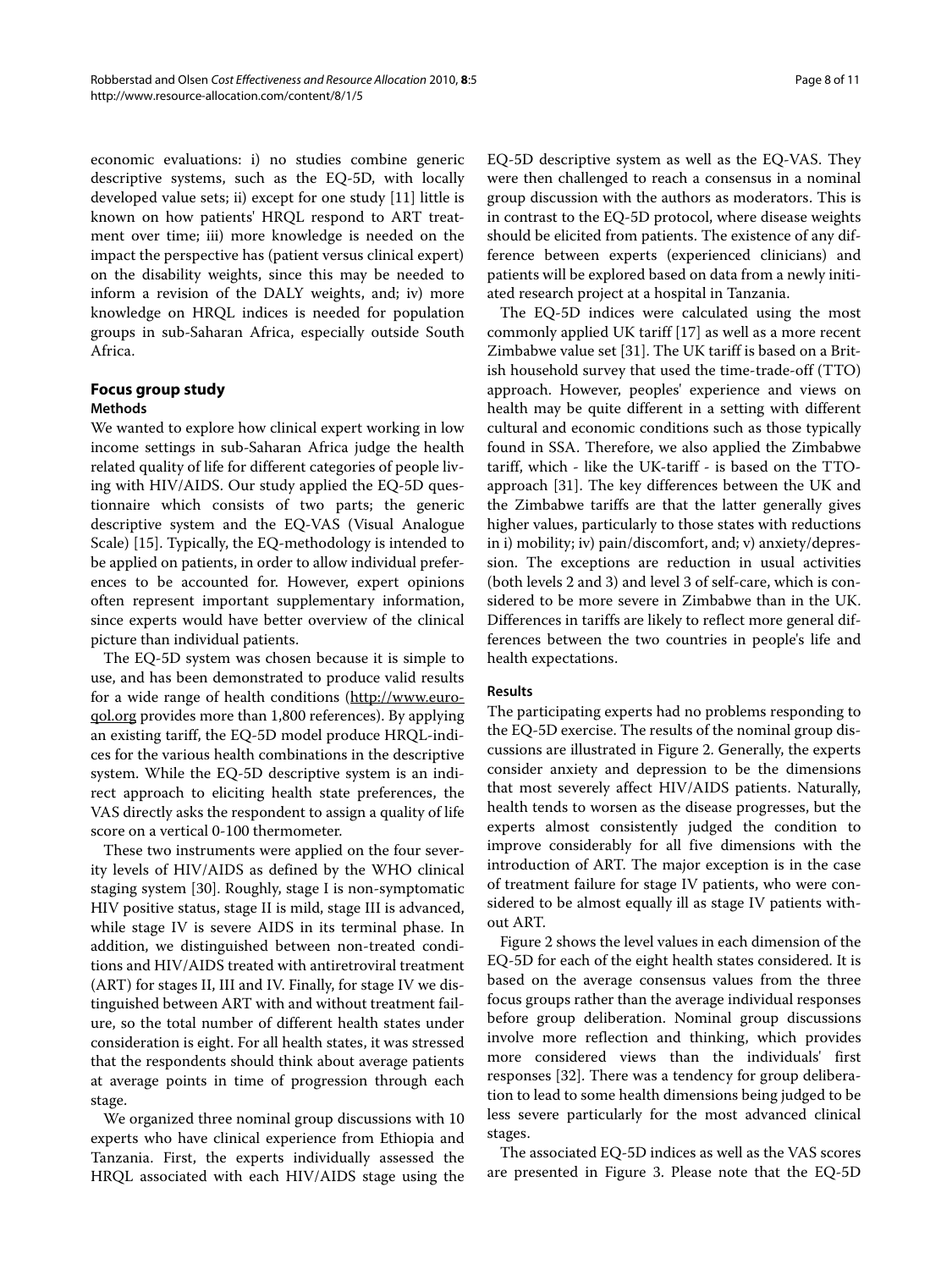<span id="page-8-0"></span>

indexes and VAS scores are not strictly comparable without rescaling, since "worst imaginable health" for the latter is anchored at zero while the former allows negative values. The figure illustrates in cardinal terms how quality of life worsens with disease progression. The figure also shows that the improvement in HRQL after introduction of ART is good, but that this effect can be expected to wear off dramatically with the development of drug resistance and treatment failure. For reasons of comparison, the inverted DALY weights from the Global Burden of Disease study [[26\]](#page-10-12) have also been included in this figure, using the assumption of Hogan and colleagues that quality of life for people with AIDS receiving ART equals quality of life for people with HIV who have not yet developed AIDS [[25\]](#page-10-11). Note that the clinical experts in this study consider HIV/AIDS to be far more severe than the DALY weights suggest, in particular so for the most advanced disease stages. This tendency was less articulated with the VAS scores than for the indices based on health state descriptions.

It may be noted that even for clinical stage I, the HRQL weight is 0.8, which may not appear intuitive given the fact that this is non-symptomatic HIV. The major reason for this finding is that we stressed that the HIV-status was known to the patients, and the clinical experts therefore judged anxiety and depression to be a problem. For the most severe health states, clinical stage IV without treatment or with treatment failure, the expert opinions

resulted in worse-than-death levels for the EQ-5D index when using the UK tariff.

#### **Discussion**

The expert panel in this pilot study reported much lower quality of life weights for advanced and severe AIDS than has typically been found in studies in high income countries [\[9](#page-9-6)[,33](#page-10-19)]. A possible reason for this might be better management of opportunistic infection, better nutritional status and general care for AIDS patients in western settings, but it may also be that patients themselves would value their own quality of life more highly than experts do. The first reason seems very plausible, but the fact that the weights for stage III and IV patients in the two South African studies [\[10](#page-9-7)[,18](#page-10-4)] are higher than our expert opinions suggest that the question of perspective needs further investigation. In the next phase of this study, we will therefore compare the experts assessment of HRQL presented in this study with those of the patients at the same facilities.

Amartya Sen has suggested that people growing up in a community with much disease burden and few health facilities may be inclined to perceive certain symptoms as more "normal" than people living in well developed communities would do. Hence, he warns that using patients' own perception to evaluate states can be "extremely misleading" [[34\]](#page-10-20). It is therefore not an obvious conclusion that patient preferences are normatively more valid than expert opinion as input into economic evaluation. Rather,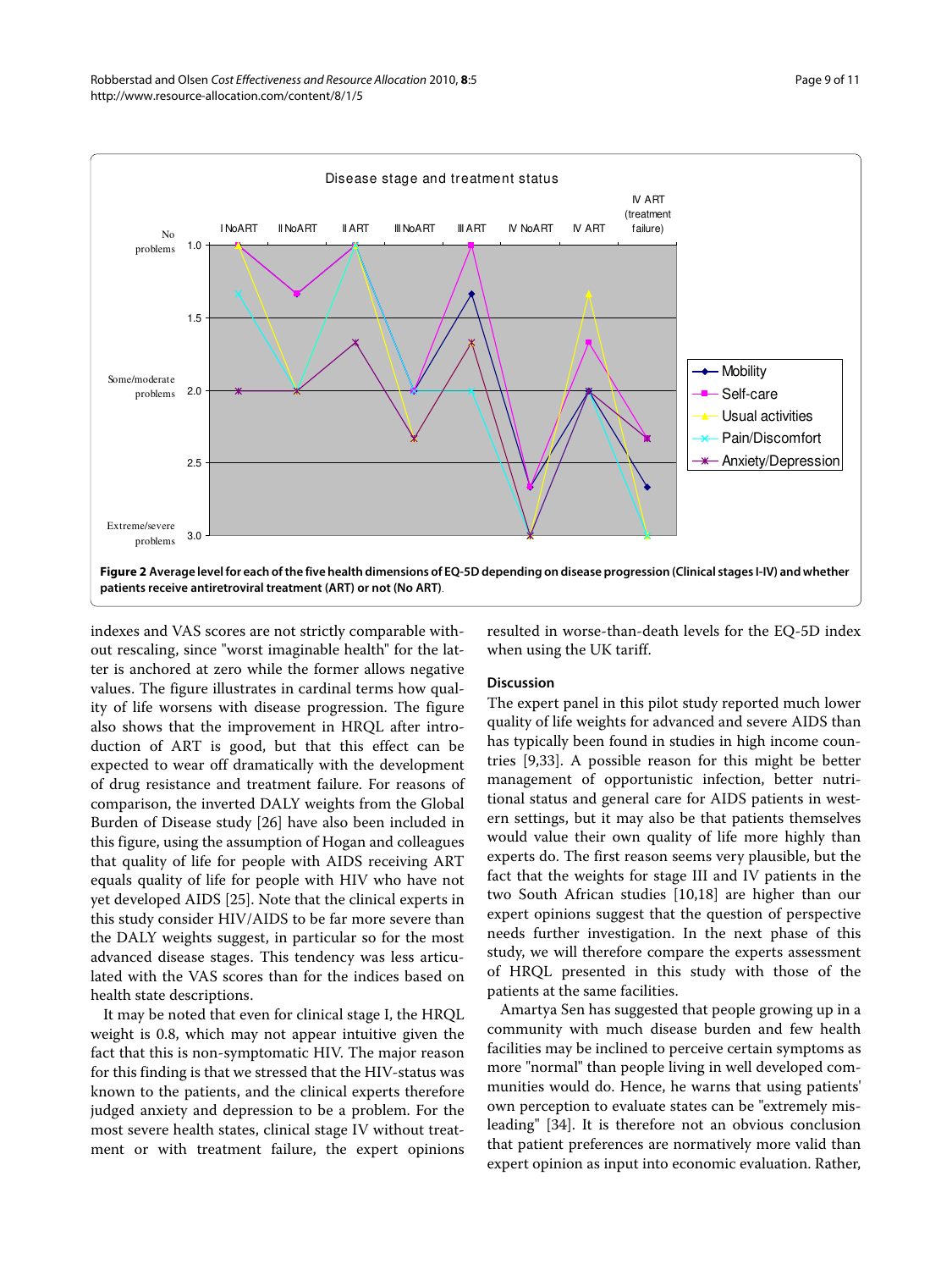<span id="page-9-11"></span>

(DALY weights) based on WHO publication.

we feel that these issues warrant more empirical investigation and debate.

#### **Conclusions**

Our findings suggest that EQ-5D is a good candidate tool for eliciting health related quality of life weights for HIV/ AIDS, since both the VAS and the descriptive parts of the tool were relatively easily assessed, produced similar results and were sensitive to differences in health states and availability of treatment. The results suggest that quality of life, as perceived by clinical experts, is strongly correlated to disease stage. Experts also indicate that ART has a strong positive impact on patients' HRQL, although it seems that this treatment effect rebounds dramatically with the occurrence of drug resistance. More research into these areas in clinical settings in sub-Saharan Africa is needed to qualify future economic evaluations on HIV/AIDS treatment and prevention interventions.

#### **Competing interests**

The authors declare that they have no competing interests.

#### **Authors' contributions**

Both authors made equal contributions to conception and design, acquisition, analysis and interpretation of data. Both were involved in drafting the manuscript and both gave final approval of the version to be published.

#### **Acknowledgements**

We are grateful to the clinical experts who shared their time and expertise with us in the three focus group discussions. We are also indebted to Haydom Lutheran Hospital in Tanzania who facilitated two of the group discussions. This work was funded by the University of Bergen (BR) and the University of Tromsø (JAO).

#### **Author Details**

1Research Group Global Health: Ethics, economics and culture, Centre for International Health and Department of Public Health, University of Bergen, Norway and 2Department of Community Medicine, University of Tromsø, Norway

#### Received: 24 March 2009 Accepted: 16 April 2010 Published: 16 April 2010

#### **References**

- <span id="page-9-0"></span>1. Shiffman J: Donor funding priorities for communicable disease control in the developing world**.** Health Policy Plan 2006, 21(6):411-20.
- <span id="page-9-1"></span>2. Braitstein P, et al.: Mortality of HIV-1-infected patients in the first year of antiretroviral therapy: comparison between low-income and highincome countries**.** Lancet 2006, 367(9513):817-24.
- 3. Badri M, Lawn SD, Wood R: Short-term risk of AIDS or death in people infected with HIV-1 before antiretroviral therapy in South Africa: a longitudinal study**.** Lancet 2006, 368(9543):1254-9.
- 4. Jerene D, et al.: Predictors of early death in a cohort of Ethiopian patients treated with HAART**.** BMC Infect Dis 2006, 6:136.
- <span id="page-9-2"></span>5. Etard JF, et al.: Mortality and causes of death in adults receiving highly active antiretroviral therapy in Senegal: a 7-year cohort study**.** Aids 2006, 20(8):1181-9.
- <span id="page-9-3"></span>6. Drummond MF, et al.: Methods for the Economic Evaluation of Health Care Programmes**.** 3rd edition. Oxford New York: Oxford University Press; 2005.
- <span id="page-9-4"></span>7. Murray CJL, Acharya AK: Understanding DALYs**.** Journal of Health Economics 1997, 16(6):703-730.
- <span id="page-9-5"></span>8. Brazier J, et al.: Measuring and valuing health benefits for economic evaluation**.** Oxford: Oxford University Press; 2007.
- <span id="page-9-6"></span>9. Tengs TO, Lin TH: A meta-analysis of utility estimates for HIV/AIDS**.** Med Decis Making 2002, 22(6):475-81.
- <span id="page-9-7"></span>10. Hughes J, et al.: The health-related quality of life of people living with HIV/AIDS**.** Disabil Rehabil 2004, 26(6):371-6.
- <span id="page-9-9"></span>11. Jelsma J, et al.: An investigation into the health-related quality of life of individuals living with HIV who are receiving HAART**.** AIDS Care 2005, 17(5):579-88.
- <span id="page-9-10"></span>12. Lara AM, et al.: Utility assessment of HIV/AIDS-related health states in HIV-infected Ugandans**.** AIDS 2008, 22(Suppl 1):S123-30.
- <span id="page-9-8"></span>13. Louwagie GM, et al.: Highly active antiretroviral treatment and health related quality of life in South African adults with human immunodeficiency virus infection: A cross-sectional analytical study**.** BMC Public Health 2007, 7:244.